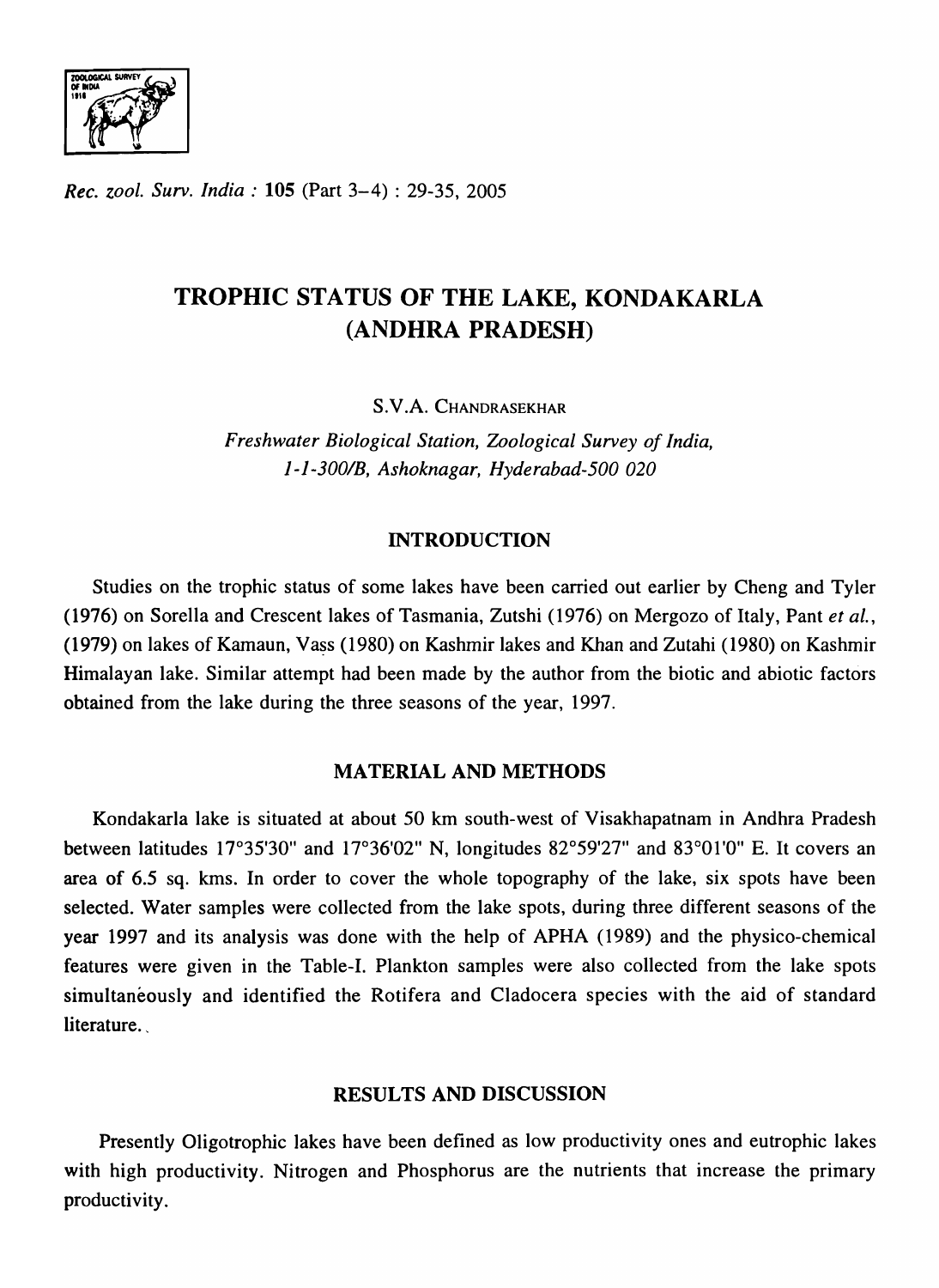| SI.  | <b>Parameter</b>                  |                      | Cheemanapalle  |                | Avasomavaram |                          |                | Rajam           |            | <b>Centre Point</b> |                  |            | <b>Kond Village</b> |            |            | Vadrepalle |                 |            | Haripalem  |                 |            |            |
|------|-----------------------------------|----------------------|----------------|----------------|--------------|--------------------------|----------------|-----------------|------------|---------------------|------------------|------------|---------------------|------------|------------|------------|-----------------|------------|------------|-----------------|------------|------------|
| No.  |                                   | S                    | M              | W              | S            | M                        | W              | S               | M          | W                   | S                | M          | W                   | S          | M          | W          | S               | M          | W          | S               | M          | W          |
| 1.   | Temp. (Air) C                     | 32                   | 31             | 23             | 32           | $\overline{\phantom{0}}$ | 25.5           | 32              | 31         | 26                  | 32               | 31         | 26.5                | 31         | 31         | 23         | 32              | 31         | 28         | 32              | 31         | 29         |
| 2.   | Temp. (Water) C                   | 29                   | 29             | 22.5           | 29           |                          | 24             | 29              | 29         | 24                  | 29               | 31         | 24                  | 29         | 29         | 22         | 29              | 30         | 25         | 29              | 30         | 25         |
| 3.   | pH                                | 7.5                  | 8.5            | 7.5            | 7.2          | $\overline{\phantom{0}}$ | 7.5            | 7.4             | 8.5        | 7.5                 | 6.9              | 8.5        | 7.5                 | 7.3        | 8.9        | 7.0        | 7.2             | 8.5        | 7.0        | 7.1             | 8.5        | 8.0        |
| 4.   | E. Cond.                          |                      | 840 1340       | 780            | 730          |                          | 630            | 810             | 860        | 540                 | 810              | 860        | 540                 | 560        | 960        | 830        | 430 1090        |            | 510        |                 | 960 1720   | 830        |
| 5.   | Turbidity (NTU)                   | 6                    | 60             | 8              | 540          | <u></u>                  | 6              | 5               | 50         | 8                   | 5                | 50         | 8                   | 5          | 50         | 8          | 20              | 10         | 8          | 4               | 60         | 8          |
| 6.   | Dis. Oxygen mg. Ir                | 7.6                  | 8.2            | 3.2            | 7.2          |                          | 5.8            |                 | 7.9 12.2   | 6.6                 |                  | 7.9 12.2   | 6.6                 | 2.4        | 5.6        | 3.0        | 2.8             | 9.2        | 6.0        | 3.4             | 9.8        | 5.0        |
| 7.   | Carbonates                        | 70                   | 90             | <b>NIL</b>     | 35           |                          | 80             | 45              | 20         | <b>NIL</b>          | 45               | 20         | <b>NIL</b>          | <b>NIL</b> | <b>NIL</b> | <b>NIL</b> | 45              | 60         | <b>NIL</b> | <b>NIL</b>      | 20         | <b>NIL</b> |
| 8.   | <b>Bicarbonates</b>               | 190                  | 185            | 295            | 200          | $\overline{\phantom{0}}$ | 135            | 155             | 255        | 230                 | 155              | 255        | 230                 | 430        | 290        | 300        | 235             | 210        | 180        | 280             | 315        | 350        |
| 9.1  | Free CO <sub>2</sub>              | <b>NIL</b>           | <b>NIL</b>     | <b>NIL</b>     | <b>NIL</b>   |                          | <b>NIL</b>     | <b>NIL</b>      |            | <b>NIL Traces</b>   | <b>NIL</b>       | <b>NIL</b> | 4.8                 | 9.0        | 6.0        | 4.0        | <b>NIL</b>      | <b>NIL</b> | 1.6        | 0.6             | <b>NIL</b> | 8.0        |
| 10.  | Chloride                          | 149                  | 170            | 110            | 142          | $\overline{\phantom{0}}$ | 80             |                 | 142 175    | 75                  | 142 175          |            | 75                  | 184        | 210        | 70         | 156             | 145        | 55         | 160             | 185        | 70         |
| 11.  | <b>Total Hardness</b>             | 140                  | 80             | 165            | 125          |                          | 155            | 135             | 210        | 155                 | 135              | 210        | 155                 | 185        | 430        | 200        | 120             | 280        | 150        | 175             | 295        | 270        |
| 12.  | Calcium                           | 46                   | 17             | 48             | 38           | -                        | 40             | 40              | 34         | 42                  | 40               | 34         | 42                  | 59         | 92         | 61         | 40              | 52         | 40         | 36              | 50         | 59         |
| 13.  | Magnesium                         | $\overline{7}$       | 10             | 12             | 9            |                          | 15             | 10              | 31         | 13                  | 10               | 31         | 13                  | 11         | 51         | 13         | 6               | 38         | 13         | 22              | 38         | 32         |
| 14.  | Nitrate $- N$                     | $\blacktriangleleft$ | $\overline{2}$ | $\overline{2}$ | 1            | $\overline{\phantom{0}}$ | $\overline{2}$ | 1               |            | $\overline{2}$      | 1                | 1          | $\mathbf{2}$        | 1          | 4          | 3          | 1               | 3          | 3          | 1               | 5          | 3          |
| 15.  | Amm.Nitrogen                      | <b>NIL</b>           | <b>NIL</b>     | <b>NIL</b>     | <b>NIL</b>   | $\overline{\phantom{0}}$ | <b>NIL</b>     | <b>NIL</b>      | <b>NIL</b> | <b>NIL</b>          | <b>NIL</b>       | <b>NIL</b> | <b>NIL</b>          | <b>NIL</b> | <b>NIL</b> | <b>NIL</b> | <b>NIL</b>      | <b>NIL</b> | <b>NIL</b> | <b>NIL</b>      | <b>NIL</b> | <b>NIL</b> |
| 16.  | <b>Total Nitrogen</b>             | <b>NIL</b>           | <b>NIL</b>     | <b>NIL</b>     | <b>NIL</b>   | -                        | <b>NIL</b>     | <b>NIL</b>      | <b>NIL</b> | <b>NIL</b>          | <b>NIL</b>       | <b>NIL</b> | <b>NIL</b>          | <b>NIL</b> | <b>NIL</b> | <b>NIL</b> | <b>NIL</b>      | <b>NIL</b> | <b>NIL</b> | <b>NIL</b>      | <b>NIL</b> | <b>NIL</b> |
| 17.  | Phosphorous                       | <b>NIL</b>           | 15             | 10             | Traces $-$   |                          | 15             | <b>NIL</b>      | 10         | <b>NIL</b>          | <b>Trace</b>     | 5          | 5                   | <b>NIL</b> | 5          | 10         | Traces 40       |            | 5          | Traces 10       |            | 10         |
| 18.  | $\boldsymbol{u}$<br><b>Silica</b> | 30                   | 40             | 25             | 25           | <b></b>                  | 20             | 25              | 35         | 25                  | 30               | 25         | 20                  | 25         | 30         | 25         | 20              | 30         | 20         | 25              | 35         | 25         |
| 19.1 | <b>Sulphates</b>                  | 10                   | 250            | 40             | 10           |                          | 10             | 10 <sub>1</sub> | 260        | 40                  | 15 <sub>15</sub> | 240        | 10                  | 70.        | 190        | 40         | 10 <sup>°</sup> | 300        | 10         | 25 <sub>2</sub> | 220        | 40         |

TABLE I. : PHYSICO CHEMICAL PARAMETERS OF KONOAKARLA LAKE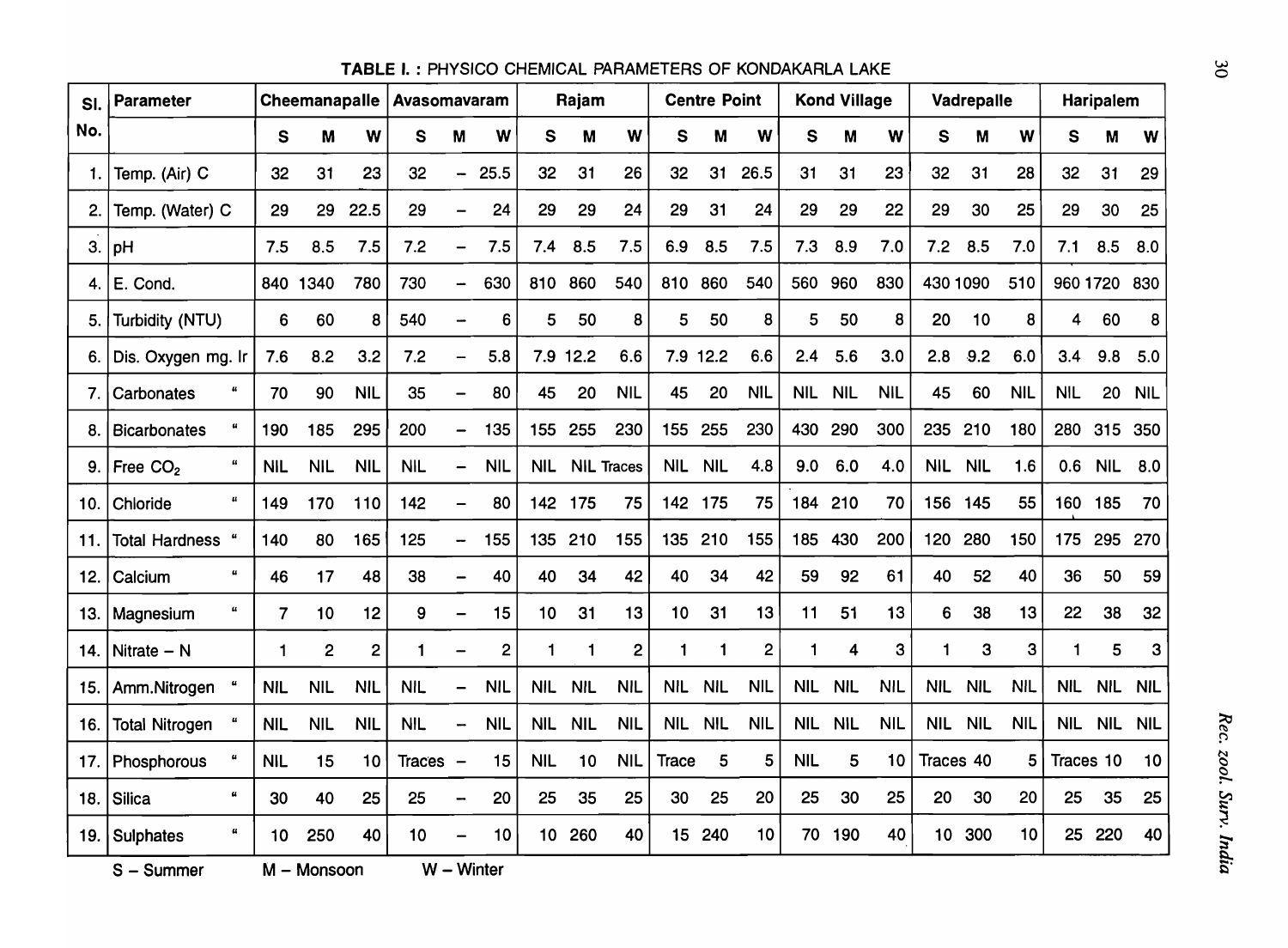Eutrophic water bodies have got characteristic features like : (i) shallow and broad littoral zone, (ii) greater ratio of epilimnion and hypolimnion, (iii) green to yellow or brownish green water, (iv) limited transparency, (v) depleted oxygen in summer hypolimnion, (vi) presence of algal blooms, (vii) biomass of profundal benthos is great particularly chironomid larvae and (viii) low species diversity and high density of algae dominated particularly cyanobacteria.

Oligotrophic water bodies have got (i) deep steeped bank, (ii) epilimnion volume is smaller than hypolimnion, (iii) water is blue or green in colour, (iv) poor plant nutrients and calcium, (v) oxygen is abundance in all levels, (vi) littoral plants are limited and poor phytoplankton, (vii) lack of algal blooms, (viii) low quality of profundal benthos and (ix) salmonids (ex: trout), and coregonids (white fish) dominant, (x) high species diversity and low density algae, dominated particularly by chlorophyceae.

The sources of nutrients in urban areas are domestic sewage, industrial wastes and storm, drainage, whereas in rural areas the sources of nutrients are those from agriculture, forest managements and rural dwellings. Out of which agricultural sources is the chief one. In general, rural dwellings dispose off their sewage into septic tanks that is likely to cause pollution. Since Kondakarla lake is situated in the rural areas, the main sources of the pollution are agriculture run off and rural dwellings. Since villages like Rajam, Cheemanapalle are also partly covered with forest areas in proper forest management is also a minor source of pollution. At the bank spot at Chemanapalle village. A lot of washermen washing the clothes were seen and the detergents that are being used for washing the clothes from which phosphates passes into the water body, leads to deteriorate the water quality. The Vadrepalle and Kondakarla villages have got more population and hence the rural dwelling into the lake may cause pollution. The surroundings of the villages-Kondakarla, Haripalem, Vadrepalle and Cheemanapalle and Ava somavaram are covered by sugarcane and paddy fields and the nutrients from these fields are also leading to deterioration of water quality.The effluents that are released into the water body from sugar factory at Thummapala through Sarada river are also responsible for this phenomena.

Kondakarla lake was found as a water body with shallow broad littoral zone. Its epilimnion volume is relatively small. Littoral plants are limited, without much water blooms, but were seen brownish water blooms in the centre point during summer. Benthic organisms are medium and chironomid larvae are lacking.

As far as the physico-chemical parameters are concerned, low values of turbidity were found in the lake. The lowest values of this factor were found in summer and winter seasons, whereas its highest were in monsoon season. But its exceptional highest value (540) was noticed in summer. The surface water temperature varied from 22.5 to 31°C.

The lowest value of dissolved oxygen  $(0.8 \text{ mg/lit.})$  was recorded in the winter season. The quantity of dissolved oxygen depends upon the time and depth of sampling. The lower values can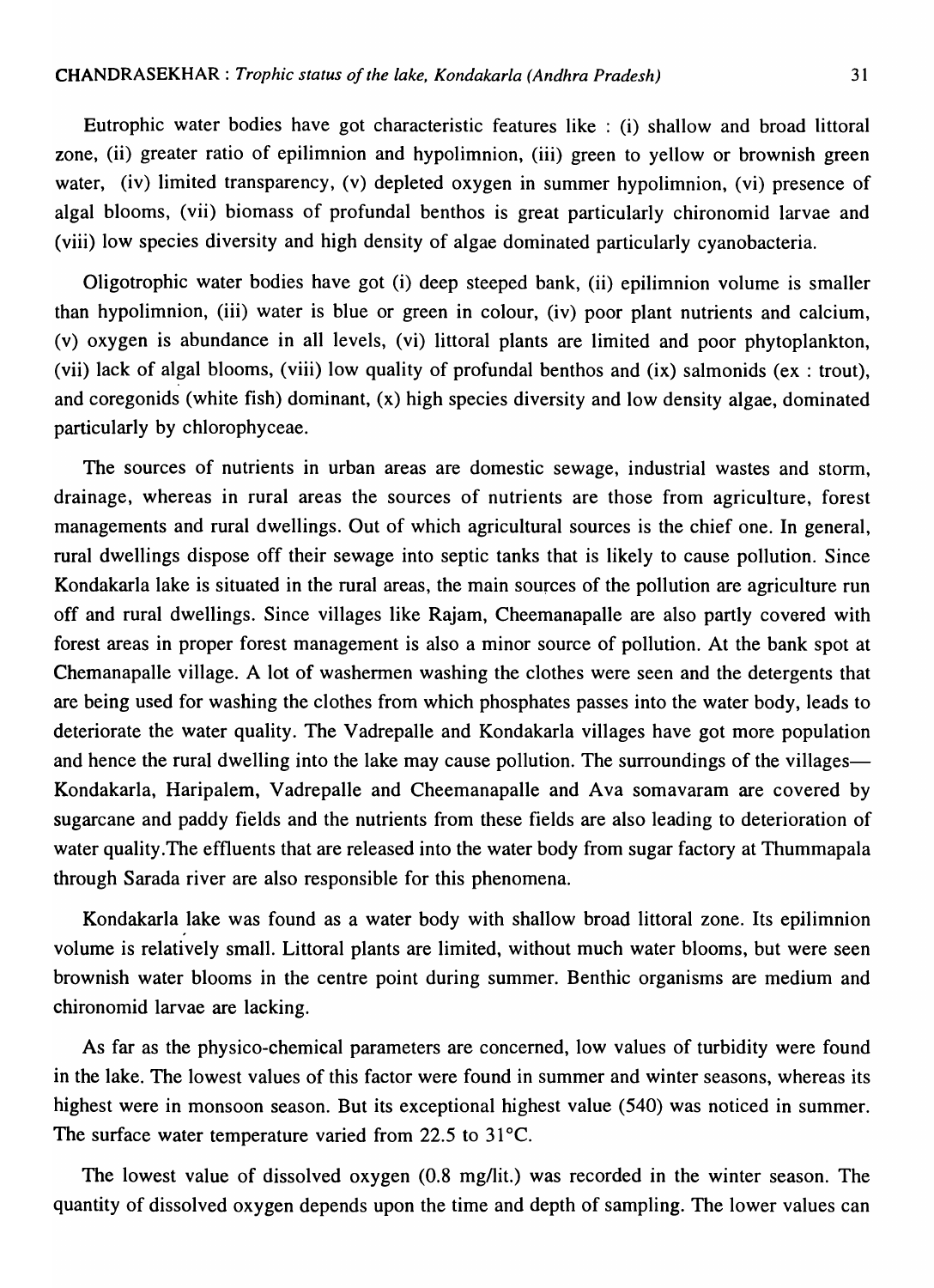be seen in the morning and increases in mid day and declines in the evening hours. The reason could be attributed to photosynthetic activity.

The pH has shown alkaline tendency of the lake water. The concentration of free  $CO<sub>2</sub>$  was substantially low in the lake specifically in winter in general, but exceptionally highest value (9.0) was found in summer. The reason for winter maxima could be attributed to low photosynthetic activity in the season.

Vollenweider (1968), Zutshi (1976) and Cheng and Tyler (1976). Pant *et aI.,* (1979) have attributed different trophic classifications to different water bodies. The physico-chemical factors such as high turbidity; higher concentration of nitrate, nitrogen, low dissolved oxygen high alkalinity, low free  $CO<sub>2</sub>$  values have placed the lake as mesotrophic status.

The observations on zooplankton composition of the water body, indicates more rotatorian diversity followed by Cladocera, Copepoda and Ostracoda. Since long time, the rotifers have been used as bio-indicators of water quality because of their species diversity and cosmopolitan distribution.

Among the rotatorians, presence of *Brachionus falcatus, B. forficula, B. quadridentatus, Tetramastix opiliensis* are the indicator species for clean water; *B. angularis, B. calyciflorus, Keratella tropica, Filinia longiseta, F. terminalis* and *Polyarthra multiappendiculata* are for polluted waters and *Epiphanes macrorus* for heavily polluted waters. A relative abundance of cladocerans especially the members of the family Chydoridae indicates eutrophic conditions (Khan and Seshagiri Rao, 1981). According to Mahajan (1981) *Diaphanosoma, Simocephalus* and *Ceriodaphnia* are indicators for eutrophication.

From the rotatorian and cladoceran fauna found from Kondakarla lake during the period of investigation *Brachionus calyciflorus* dominated among rotatorians and *Ceriodaphnia cornuta* in Cladocerans. The presence of *B. Jalcatus, B. forficula, B. quadridentatus* indicating the cleanliness of water. But the presence of *B. calyciflorus and Filinia longiseta* and *F. terminalis* among Rotifera and Genera *Diaphanosoma, Simocephalus* and *Ceriodaphnia* is indicating eutrophication. Hence the author is placing the water body as Mesotrophic and getting eutrophicated. As per the information procured from the villagers, the lake water was being used for drinking. But after the floods in the year 1990, the lake water has become polluted due to influx of heavy load of domestic sewage from the surrounding villagers, effluents from Thummapala sugar factory and agricultural wastes into the water body made the water body polluted and could not be used for drinking purpose at present.

Medium values of bicarbonates and calcium are found in the lake. Even though the phosphate contents were not found in some spots, these values are also found medium that shows mesotrophic nature of the system. Due to anthropogenic activities, the lake is purely cultural. The relative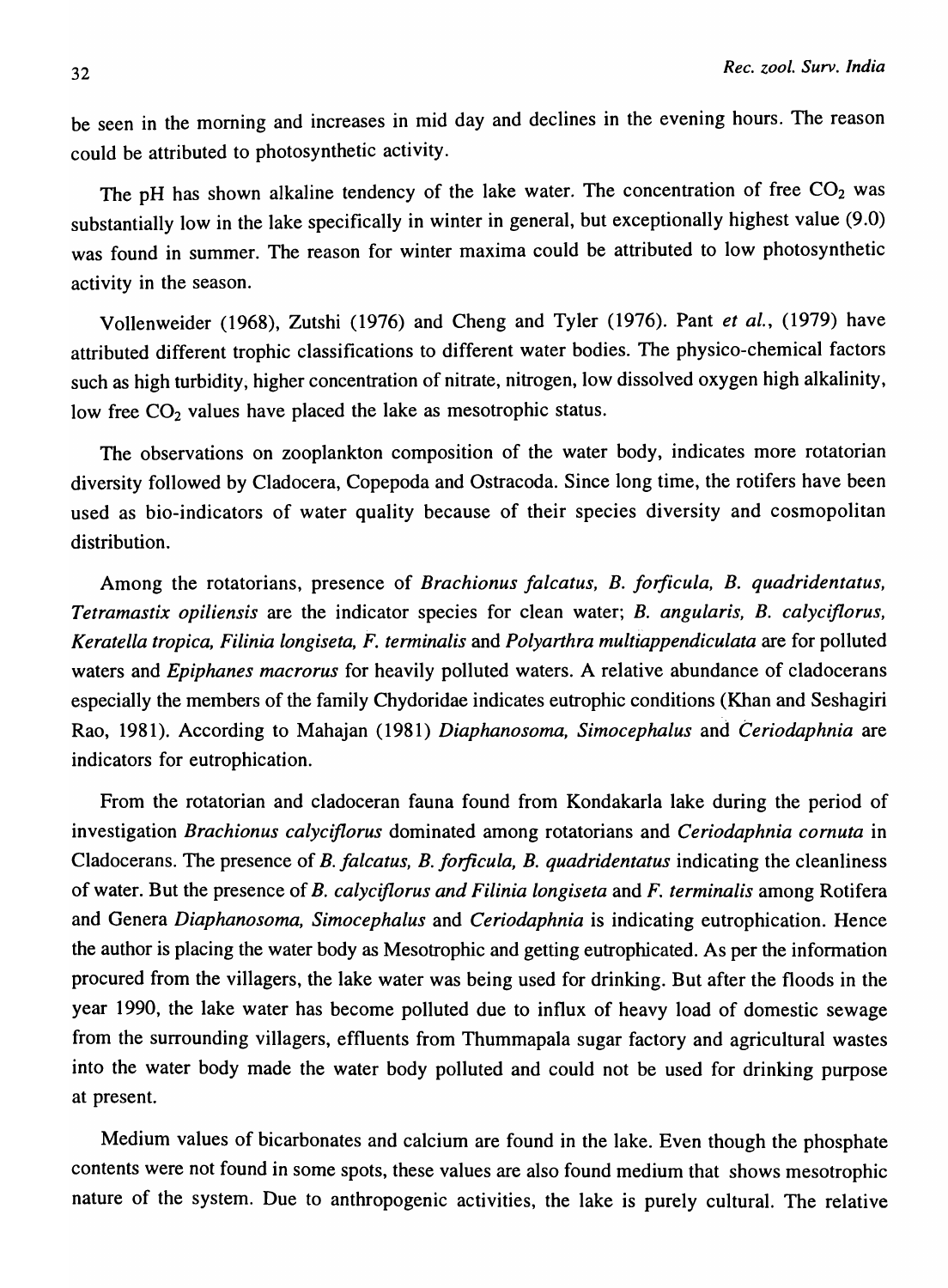| SI.<br>No. | <b>Parameter</b>                                     | Range                             | <b>WHO (1971)</b>                  | <b>Drinking water</b><br>Standards as per | <b>ISI</b><br><b>Standards</b><br>(1982) | Rawal's Data (1978) |                                   |  |  |
|------------|------------------------------------------------------|-----------------------------------|------------------------------------|-------------------------------------------|------------------------------------------|---------------------|-----------------------------------|--|--|
|            |                                                      |                                   | <b>Highest</b><br><b>Desirable</b> | <b>Maximum</b><br>permissible             |                                          | Permissible         | <b>Excessive</b><br><b>limits</b> |  |  |
| I          | $\mathbf{II}$                                        | $\mathbf{III}$                    | IV                                 | $\mathbf v$                               | VI                                       | VII                 | <b>VIII</b>                       |  |  |
| 1.         | pH                                                   | $7.0 - 8.9$                       | $7.0 - 8.5$                        | $6.5 - 9.2$                               | $6.5 - 8.5$                              | $6.6 - 8.5$         | $6.5 - 8.5$                       |  |  |
| 2.         | <b>Electric</b><br>Conductivity<br>(Microsiemens/cm) | 480-1640                          |                                    |                                           |                                          |                     |                                   |  |  |
| 3.         | Turbidity (N.T.U.)                                   | $4 - 60$                          | 5.0                                | 2.5                                       |                                          |                     |                                   |  |  |
| 4.         | Dis. Oxygen<br>(mg/lit.)                             | $0.8 - 12.2$<br>(except.<br>16.2) |                                    | 3.0                                       | 6.0                                      | 3.0                 |                                   |  |  |
| 5.         | <b>Carbonates</b><br>(mg/lit.)                       | $0 - 90$                          |                                    |                                           |                                          |                     |                                   |  |  |
| 6.         | <b>Bicarbonates</b><br>(mg/lit.)                     | 120-430                           |                                    |                                           |                                          |                     |                                   |  |  |
| 7.         | Free $CO2$ (mg/lit)                                  | $0 - 9.0$                         |                                    |                                           |                                          |                     |                                   |  |  |
| 8.         | Chloride (mg/lit.)                                   | $45 - 185$                        | 200                                | 600                                       |                                          | 250                 | 600                               |  |  |
| 9.         | <b>Total Hardness</b><br>(mg/lit.)                   | 80-295<br>(Except.<br>430)        | 100                                | 500                                       | 300                                      | 150                 | 500                               |  |  |
| 10.        | Calcium (mg/lit.)                                    | $17 - 92$                         |                                    |                                           | 200                                      | 75                  | 200                               |  |  |
| 11.        | Magnesium<br>(mg/lit.)                               | $6 - 51$                          | 30                                 | 150                                       | 100                                      | 50                  | 150                               |  |  |
| 12.        | Nitrate (mg/lit.)                                    | $1 - 4$                           | 45                                 | 45                                        | 20                                       | 10                  |                                   |  |  |
| 13.        | Amm. Nitrogen<br>(mg/lit.)                           | <b>NIL</b>                        |                                    |                                           |                                          |                     |                                   |  |  |
| 14.        | <b>Total Nitrogen</b><br>(mg/lit.)                   | <b>NIL</b>                        |                                    |                                           |                                          |                     |                                   |  |  |
| 15.        | Phosphorus<br>(mg/lit.)                              | $0 - 15$                          |                                    |                                           |                                          | 2.0                 | 5.0                               |  |  |
| 16.        | Silica (mg/lit.)                                     | $20 - 40$                         |                                    |                                           |                                          |                     |                                   |  |  |
| 17.        | Sulphate (mg/lit.)                                   | 10-300                            | 200                                | 400                                       |                                          |                     |                                   |  |  |

Table II. : Physico chemical features (ranges) of Kondakarla lake water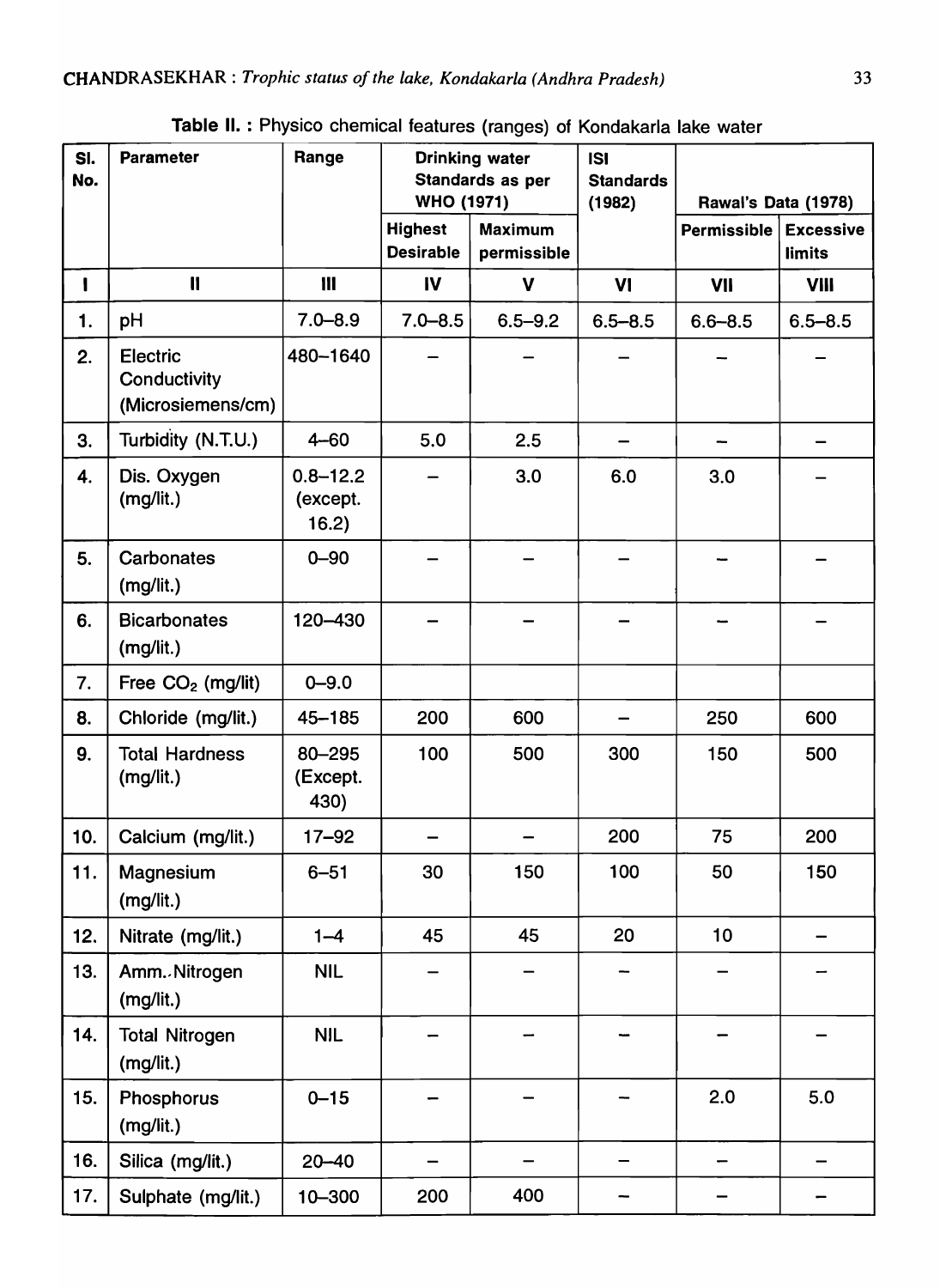enrichment has a direct impact of cultural activities made by growing human population surrounding the lake basin, discharging the sewage into the water body, the effluents that are being let into river from Thummapala sugar factory and the detergents that are being used for washing activities. These three activities are disturbing the catchment lake equilibrium and leading to increase the trophic nature of the water body up to certain extent.

Pejler (1957) has described rotatorian species *viz., Brachionus* sp. *Keratella cochlearis, K. quadrata, Anuraeopsis jissa, Trichocerca birostria, T. capucina, T. cylindrica, T. porcellus, T. pusilla, Polyarthura euryptera,* and *Filinia longiseta* from mesotrphic lakes.

#### **SUMMARY**

This paper communicates the trophic status of Kondakarla lake, Visakha district, Andhra Pradesh, from the studies on its biotic and abiotic factors during the three seasons of the year 1997. Totally 19 parameters have been studied from the water samples collected from seven spots of the water body, in three seasons. The water was found alkaline with pH ranging between 7.0 and 8.9, bicarbonate alkalinity from 120–430 mg/litre, Nitrates between 1 and 5 mg/litre and phosphorus from 0 to 5 mg/litre. The results indicate that the water is useful for irrigation and aquacultural purposes. The author has placed the water body, as a mesotrophic one.

### ACKNOWLEDGEMENTS

The author is grateful to Dr. J. R. B. Alfred, Director, Zoological Survey of India (ZSI), Calcutta, Dr. S. Z. Siddiqui, Officer-in-charge, Freshwater Biological Station (FBS) ZSI, Hyderabad for encouragements and facilities. Thanks are also due to all scientific personnel of PBS, ZSI, Hyderabad for their assistance in field work.

#### REFERENCES

- American Public Health Association (APHA). 1985. *Standard methods for the examination of water and waste water. J6/e.*
- Arora, H. C. 1965. Rotifera as indicators of trophic nature of Environments. *Hydrobiologia,* 32 : 146-159.
- Cheng, D. M. H. and Tyler, P. A. 1976. Primary productivity and trophic status of lakes Sorell and Crescent, Tasmania. *Hydrobiologia,* 48 : 59-64.
- Gulati, R. D. and Wurtz-Schulz, G. 1980. Remarks on the present status of limnology in India based mainly on the Indian publications in Hydrobiologia and suggestions for approach. *Hydrobiologia,* 72 : 211-222.